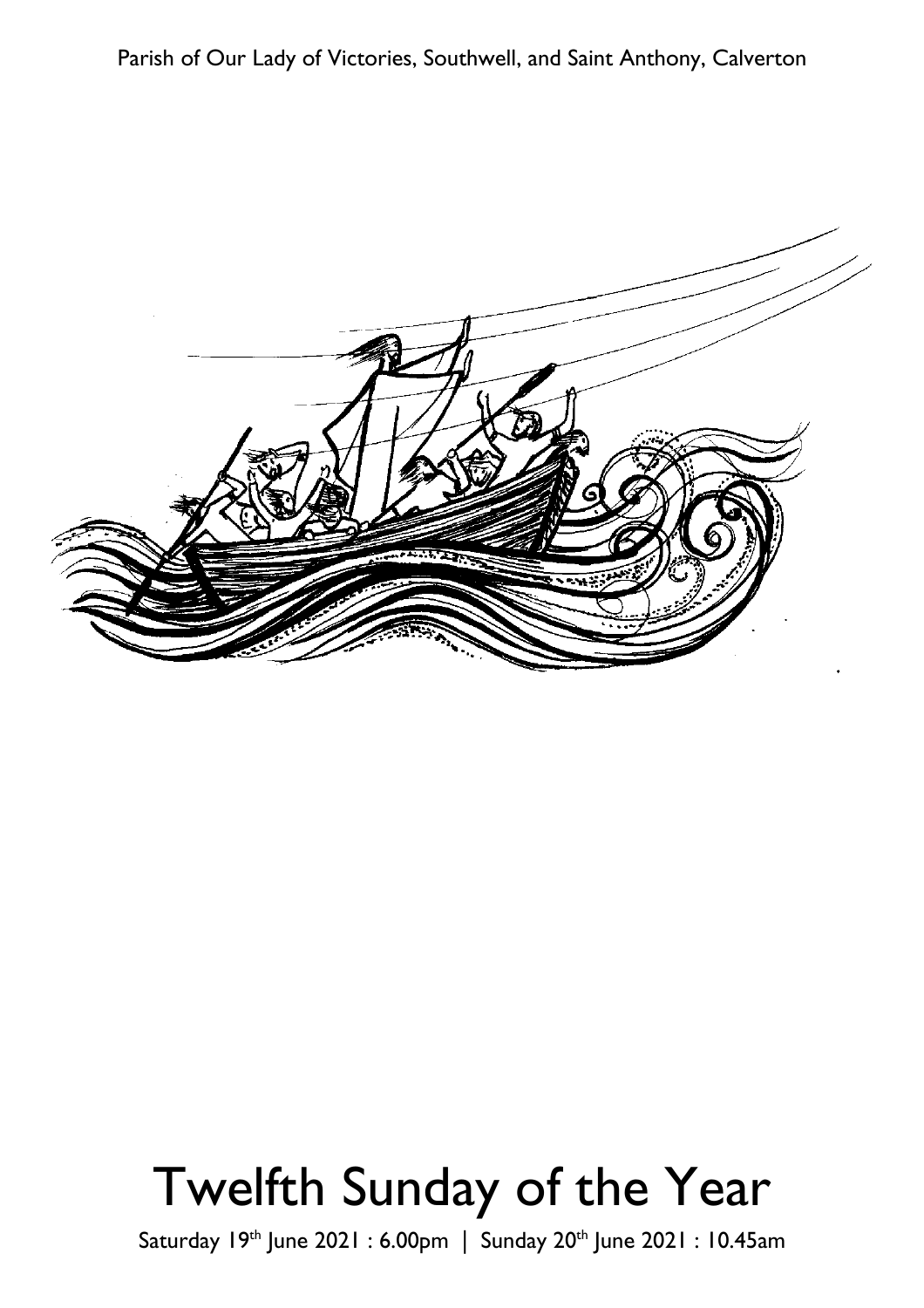In order to comply with the Bishop's guidelines on celebrating Masses in the covid-19 period there'll be some differences in that way we come to Mass and the way Mass is celebrated. These were outlined to you when you book for Mass, and are detailed in the parish newsletter. Please take a few moments before Mass to remind yourself of these guidelines, and please follow these directions, recognise that those stewards asking you to follow the directions are volunteers themselves:

- X Please don't attend if you show any symptoms of covid-19;
- **X** Try to arrive no earlier than half an hour before Mass, and no later than ten minutes before Mass, to allow time for each person to enter one-by-one;
- **X** Even if you arrive on foot, enter via the car park and follow the one-way signs, waiting by the 2 metre markers in front of the church door if others have arrived before you;
- **E** Entry will be via the main door of the church;
- X Ensure you bring a mask to wear throughout the time in church, except when receiving Holy Communion;
- $\cdot$  Please use the hand-sanitiser (provided) on arrival:
- X Please take one of these Mass Sheets, and a Newsletter, and take them home with you after Mass;
- $\mathbf{\Psi}$  Put your weekly offering into the basket in the narthex;
- **X** There won't be any holy water available, the repository will be closed, and there are no Catholic papers currently available;
- **X** Please sit on the seat to which you are directed, following the (marked) one-way system. Seating will be from the front of church first, and parishioners will be seated at two-metre intervals (in Southwell it might be possible to seat couples next to each other, and families in a single pew; in Calverton the chairs have been laid out singularly, and so each person, except for babes-in-arms, will be at a two-metre distance from the next person);
- X Please avoid any contact with other parishioners; please don't speak before Mass unless necessary;
- $\mathbf{\Psi}$  Only the disabled toilet will be available for use, and only if absolutely necessary. If you do use the toilet, please do so before you are seated, and then go to your seat (in Southwell, by exiting the church hall lobby, walking around the side of the church, and re-entering the church through the main door, following the one-way system);
- X Windows and doors will be open to enable as much ventilation as possible;
- X During Mass there are some differences in the celebration, in particular:
	- o There will be no entrance procession;
	- o There will be no congregational singing;
	- o Responses will be made with quiet voices;
	- o There will be no ministries (eg altar servers, readers);
	- o There will be no sign of peace;
	- o Holy Communion will be distributed immediately following Mass;
- **X** After Mass you will be invited to receive Holy Communion. If you are not receiving Holy Communion for whatever reason please simply follow the one-way system to leave church.
- X Blessings will not be given to those not receiving Holy Communion since the entire congregation has been blessed only a few moments before.
- X Whether receiving Holy Communion or not, please then leave the church following the one-way system, out into the car park (in Southwell, through the parish hall lobby) and please leave immediately.

*As the start of Mass all STAND, and with Father Frank proclaim the entrance antiphon.*

The Lord is the strength of his people, a saving refuge for the one he has anointed. Save your people, Lord, and bless your heritage, and govern them for ever.

## **Entrance Rites**

In the name of the Father, and of the Son, and of the Holy Spirit. Amen.

The grace of our Lord Jesus Christ, and the love of God, and the communion of the Holy Spirit be with you all.

And with your spirit.

Brothers and sisters, let us acknowledge our sins, and so prepare ourselves to celebrate the sacred mysteries.

I confess to almighty God, and to you, my brothers and sisters, that I have greatly sinned, in my thoughts and in my words, in what I have done and in what I have failed to do, through my fault, through my fault, through my most grievous fault; therefore I ask blessed Mary ever-Virgin, all the Angels and Saints, and you, my brothers and sisters, to pray for me to the Lord our God.

May almighty God have mercy on us, forgive us our sins, and bring us to everlasting life.

Amen.

Lord, have mercy. Lord, have mercy. Christ, have mercy. Christ, have mercy. Lord, have mercy. Lord, have mercy.

Glory to God in the highest,

and on earth peace to people of good will. We praise you, we bless you, we adore you, we glorify you, we give you thanks for your great glory, Lord God, heavenly King, O God, almighty Father. Lord Jesus Christ, Only Begotten Son, Lord God, Lamb of God, Son of the Father, you take away the sins of the world, have mercy on us; you take away the sins of the world, receive our prayer; you are seated at the right hand of the Father, have mercy on us. For you alone are the Holy One, you alone are the Lord, you alone are the Most High, Iesus Christ. with the Holy Spirit, in the glory of God the Father. Amen.

*At the end of the Collect all respond:*

. . . who lives and reigns for ever and ever. Amen.

*All SIT.*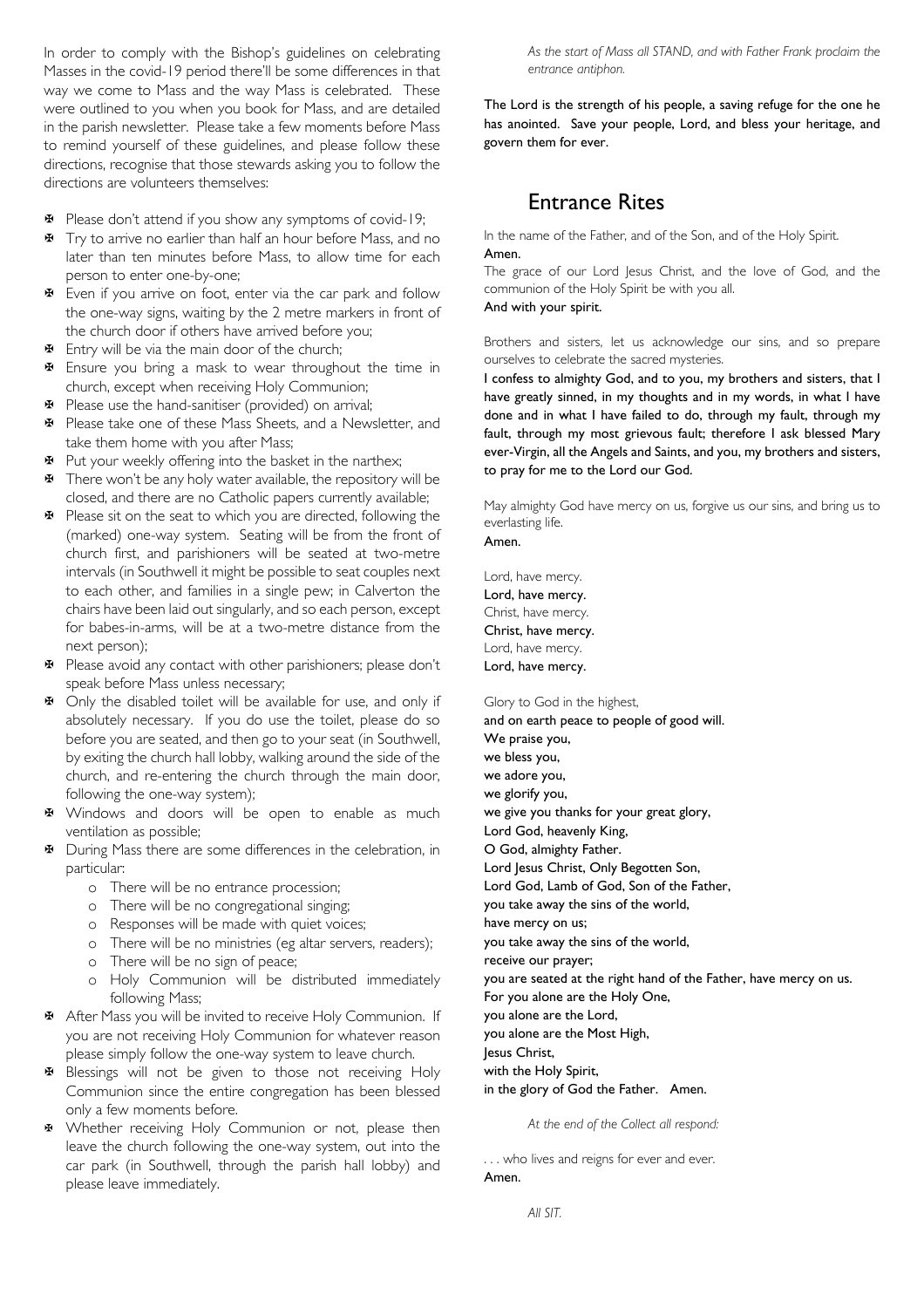# Liturgy of the Word

*The first reading is taken from the book of Job (38:1.8-11): From the heart of the tempest God gave Job his answer.*

#### The word of the Lord. Thanks be to God.

*The responsorial is taken from Psalm 106(107):23-26.28-32*

#### O give thanks to the Lord, for his love endures for ever.

*The second reading is taken from the second letter of Saint Paul to the Corinthians (5:14-17): We do not judge anyone by the standards of the flesh.*

#### The word of the Lord. Thanks be to God.

#### *All STAND.*

*The Gospel Acclamation is sung by Father Frank alone.*

*The Gospel is taken from Saint Mark (4:35-41): 'Even the wind and the sea obey him.'*

The Lord be with you. And with your spirit. A reading from the holy Gospel according to Mark. Glory to you, O Lord.

*At the end of the Gospel:*

The Gospel of the Lord. Praise to you, Lord Jesus Christ.

*All SIT for the homily, preached by Father Frank.*

*All STAND as we proclaim our Profession of Faith:*

I believe in one God, the Father almighty, maker of heaven and earth, of all things visible and invisible.

I believe in one Lord Jesus Christ, the Only Begotten Son of God, born of the Father before all ages. God from God, Light from Light, true God from true God, begotten, not made, consubstantial with the Father; through him all things were made. For us men and for our salvation he came down from heaven, and by the Holy Spirit was incarnate of the Virgin Mary, and became man. For our sake he was crucified under Pontius Pilate, he suffered death and was buried, and rose again on the third day in accordance with the Scriptures. He ascended into heaven and is seated at the right hand of the Father. He will come again in glory to judge the living and the dead and his kingdom will have no end.

I believe in the Holy Spirit, the Lord, the giver of life, who proceeds from the Father and the Son, who with the Father and the Son is adored and glorified, who has spoken through the prophets.

I believe in one, holy, catholic and apostolic Church. I confess one baptism for the forgiveness of sins and I look forward to the resurrection of the dead and the life of the world to come. Amen.

# Liturgy of the Eucharist

*As the gifts are prepared all respond:*

Blessed are you, Lord God of all creation, for through your goodness we have received the bread we offer you: fruit of the earth and work of human hands, it will become for us the bread of life. Blessed be God forever.

Blessed are you, Lord God of all creation, for through your goodness we have received the wine we offer you: fruit of the vine and work of human hands, it will become our spiritual drink.

### Blessed be God for ever.

*After the altar and gifts have been prepared all STAND:*

Pray brothers and sisters, that my sacrifice and yours may be acceptable to God, the almighty Father.

May the Lord accept the sacrifice at your hands, for the praise and glory of his name, for our good and the good of all his holy Church.

*After the Prayer over the Offerings the Preface begins:*

The Lord be with you. And with your spirit. Lift up your hearts. We lift them up to the Lord. Let us give thanks to the Lord our God. It is right and just.

*At the end of the Preface:*

Holy, Holy, Holy Lord God of hosts. Heaven and earth are full of your glory. Hosanna in the highest. Blessed is he who comes in the name of the Lord. Hosanna in the highest.

*The congregation is invited to SIT during the Eucharistic Prayer.*

*During the Eucharistic Prayer:*

*The mystery of the Faith:*

When we eat this Bread and drink this Cup, we proclaim your Death, O Lord, until you come again.

*At the end of the Eucharistic Prayer:*

Through him, and with him, and in him, O God, almighty Father, in the unity of the Holy Spirit, all glory and honour is yours, for ever and ever. Amen.

*All STAND.*